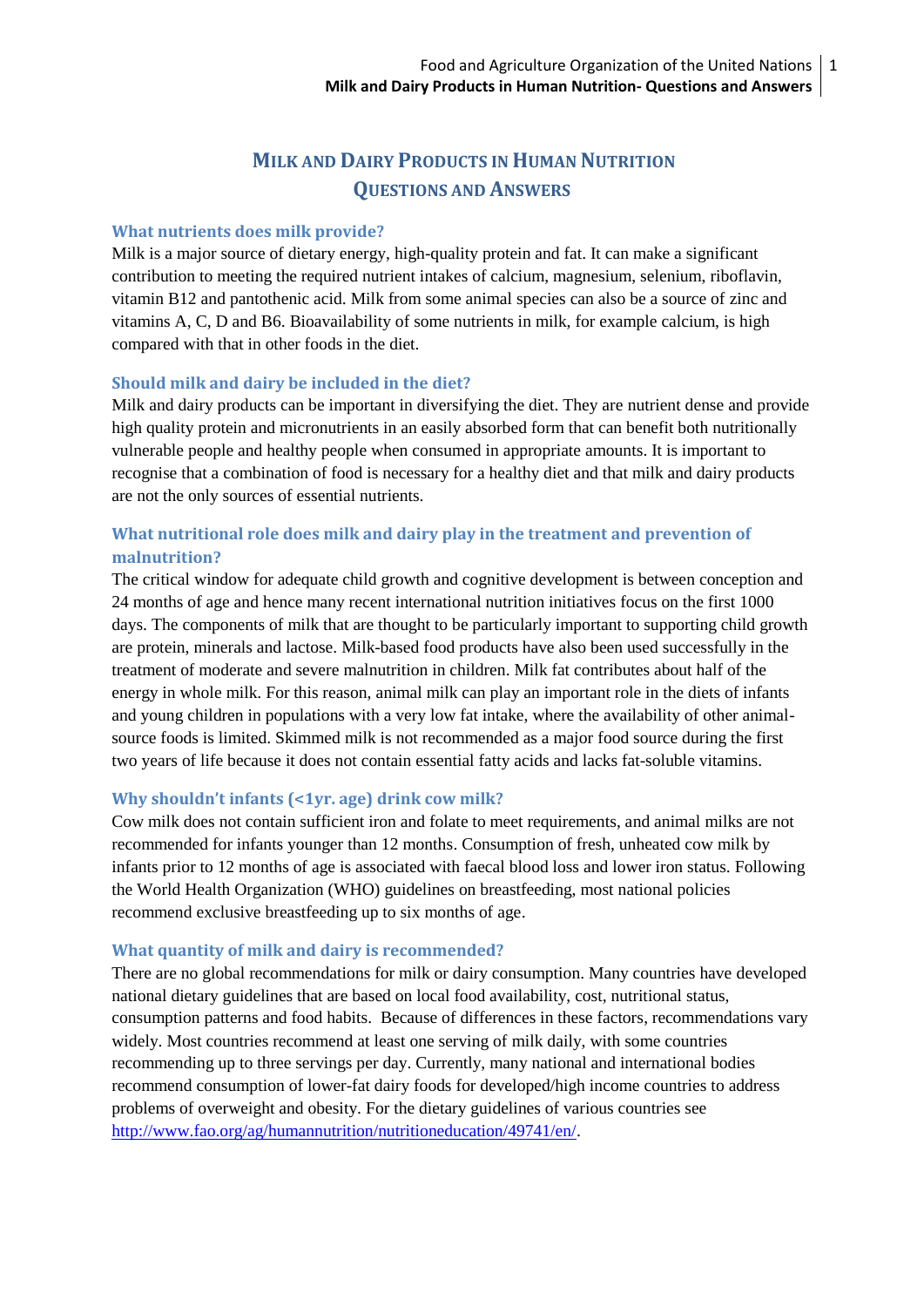#### **Is there a link between milk and dairy and obesity?**

The role of milk and dairy products in human health has been increasingly debated in recent years, both in the scientific literature and in popular science literature. Evidence from observational studies does not support the hypothesis that dairy fat contributes to obesity. However, weight gain results from consuming more calories than one expends and consumers should only consume milk and dairy as part of a healthy, balanced diet

#### **Is there a link between milk and dairy and non-communicable diseases?**

Although dairy foods contribute to saturated fatty acid content of the diet, other components in milk such as calcium and polyunsaturated fatty acids may reduce risk factors for coronary heart disease (CHD). The majority of review studies conducting meta-analyses of prospective studies conclude that low-fat milk and total dairy product consumption is generally not associated with CVD, and may actually contribute to a reduction of CVD. Results for full-fat dairy and CVD risk are mixed. The evidence regarding ruminant trans fats and CVD risk is inconclusive. There is moderate evidence showing an association between milk and dairy product consumption and lower incidence of Type 2 Diabetes in adults. Some components in milk and dairy products such as calcium, vitamin D (fortified milk) and milk proteins may be protective against cancer. Several studies suggest that milk may offer protection against colorectal cancer and possibly bladder cancer, although limited evidence suggests that high consumption of milk and dairy products is a cause of prostate cancer.

#### **Is raw milk safe to consume?**

Raw milk and raw milk products can lead to food-borne illness in humans. Given that these products are not pasteurized/ treated, alternative safety controls are required to ensure that they do not pose a public health risk.

#### **Besides cows, what animals produce milk that is suitable for human consumption?**

A range of animal species produce milk that is consumed. The nutrient composition of milk from minor dairy animals i.e. animals other than cows, buffalo, goats and sheep, has to date received little research attention. This is unfortunate as some of the minor animals, such as donkey, reindeer, yak, Bactrian camel, moose, musk ox, llama, alpaca and mithun, are underutilized. In other words, the production of milk from these minor species has the potential to contribute to food security, health and nutrition and income generation.

#### **What are the nutritional variations between milks from different dairy species?**

Milk from dairy species is generally a good source of protein and is either high in or a source of calcium. Sheep, mare and donkey milks can be considered sources of vitamin C. Sheep, goat, buffalo and Bactrian camel milks are high in or a source of riboflavin. Buffalo milk is high in vitamin B6, while buffalo, Bactrian camel and goat milks can be sources of vitamin A. Bactrian camel milk is high in vitamin D. There are large interspecies differences in nutrient composition. The two extremities are cervid (e.g. reindeer and moose) milks (high in protein and fat, low in lactose) and equine milks (low in protein and fat, high in lactose). Milk fatty acid composition also vary with species. While most milks contain large amounts of saturated fatty acids, horse, donkey and Bactrian camel milks have been reported to contain less. Equine milks resemble human milk in their relatively low content of caseins (type of milk protein). The individual proteins also vary, making camel milks and equine milks possibly more suitable for people who are allergic to cow milk.

#### **What are some of the challenges and emerging issues concerning milk production?**

The rapid rise in aggregate consumption of meat and milk is propelled by increasing numbers of people with rising incomes changing from primarily starch-based diets to diets containing growing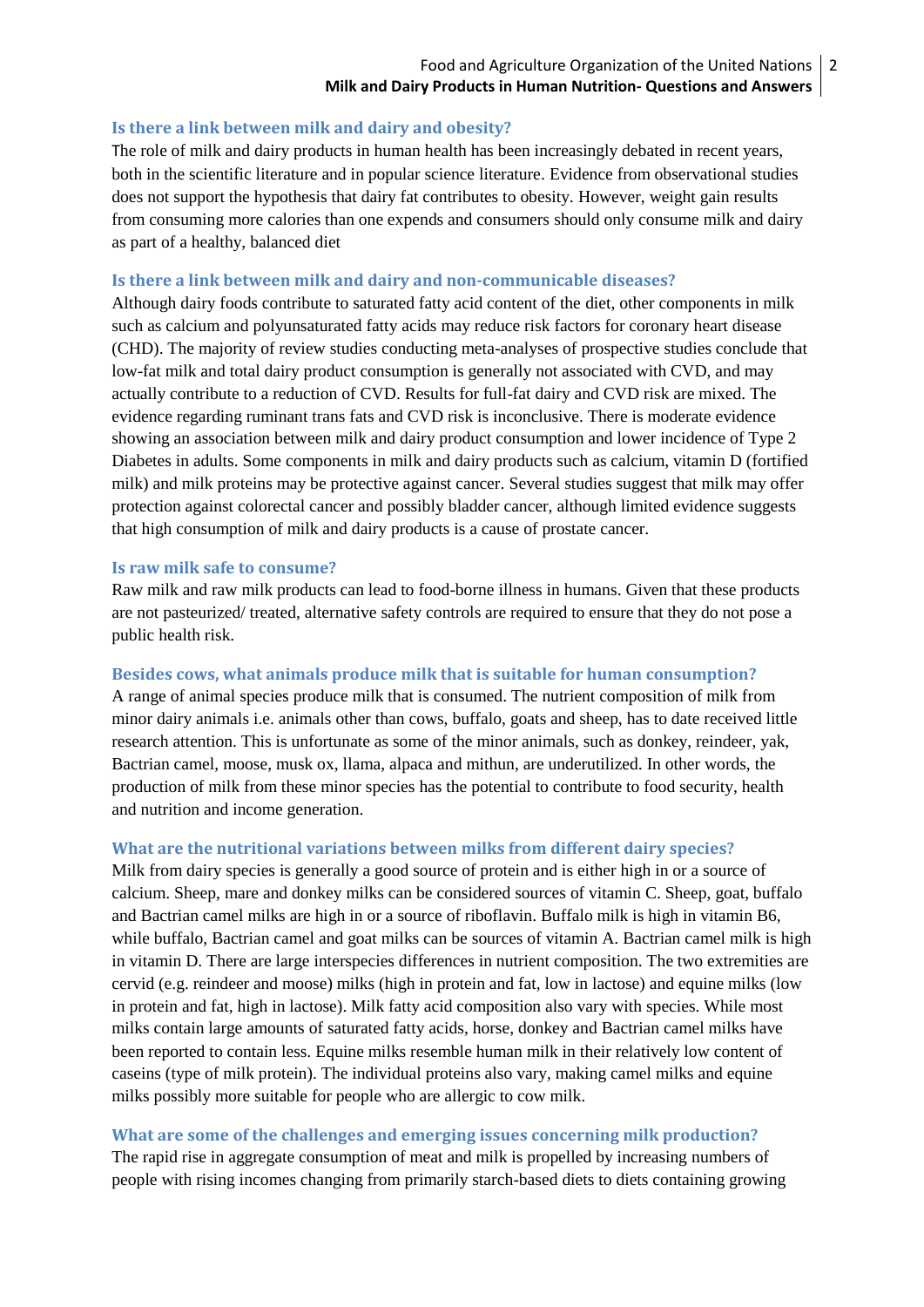amounts of dairy products and meat. The underlying forces driving this trend – primarily population and income growth and urbanization – are set to continue, and the potential for increased demand remains vast in large parts of the developing world. Consumption of moderate amounts of dairy and other livestock products has important nutritional benefits, but the rapid growth in production and consumption of livestock products also has a number of possible harmful effects:

- The expansion of livestock production increases demand for feed, increasing pressures on the land and water resources, in particular, and increases the livestock sector's impact on climate change through greenhouse gas (GHG) emissions.
- The increasing number and concentration of animals in more intensive production system increases contact between people and animals, increasing the risk of spreading diseases and the passage of disease agents between animal species and from livestock to humans.
- Intensification of livestock production may marginalize smallholders still further, with serious social implications.

# **Is consuming milk and dairy environmentally sustainable?**

Producing, processing and distributing milk and dairy products, like other foods, affects the planet. Dairy production systems are important and complex sources of GHG emissions, notably of methane (CH4), nitrous oxide (N2O) and carbon dioxide (CO2). Globally, the dairy sector [accounts for around](http://www.fao.org/news/story/en/item/41348/icode/)  [four percent](http://www.fao.org/news/story/en/item/41348/icode/) of all anthropogenic GHG emissions, of which milk production, processing and transportation account for 2.7 percent. Dairy production systems also contribute to other environmental issues, notably water resource management, through withdrawals, modification of runoff and release of pollutants. Growing and providing food does entail some environmental effects and efforts are ongoing in the dairy sector to reduce the intensity of emissions. Popular interest in these issues is high and is obliging governments and the international community to examine how we can balance our food choices in view of the benefits as well as the risks that they entail – not only for people's health but also for the sustainability of our environment, and the planet at large. This means that both consumers and producers along the food chain will need to work together to make our food safer, healthier and more environmentally sustainable.

## **In what way can dairy production programmes affect nutrition?**

Nutrition is most likely to be affected by dairy production programming via two pathways: increased milk availability from production leading to increased direct consumption; and improved access to higher-quality foods as a result of increased income. Whether diet improves as a result of increases in income depends on the recipient's understanding the need for good nutrition; if they do not, the additional income may be used to buy more of the same foods or foods of lesser quality. Dairy production programmes tend to be more effective than traditional agriculture production interventions if strategies included: targeting inputs to women; the introduction of small livestock; and communication about the nutritional value of milk.

## **How is it possible to rebuild links between dairy development and nutrition?**

Governments, development agencies and the private sector all have roles to play. Nutrition-sensitive dairy-industry development is likely to be more effective if it is applied in an environment where there is high-level political commitment and improved nutrition is generally promoted. In developing countries, governments may have a strong role to play by:

 Identifying national nutritional challenges, promoting measurement of nutritional status and providing dietary guidelines. If a strong national nutrition strategy exists, this provides a framework onto which to add a dairy programme.